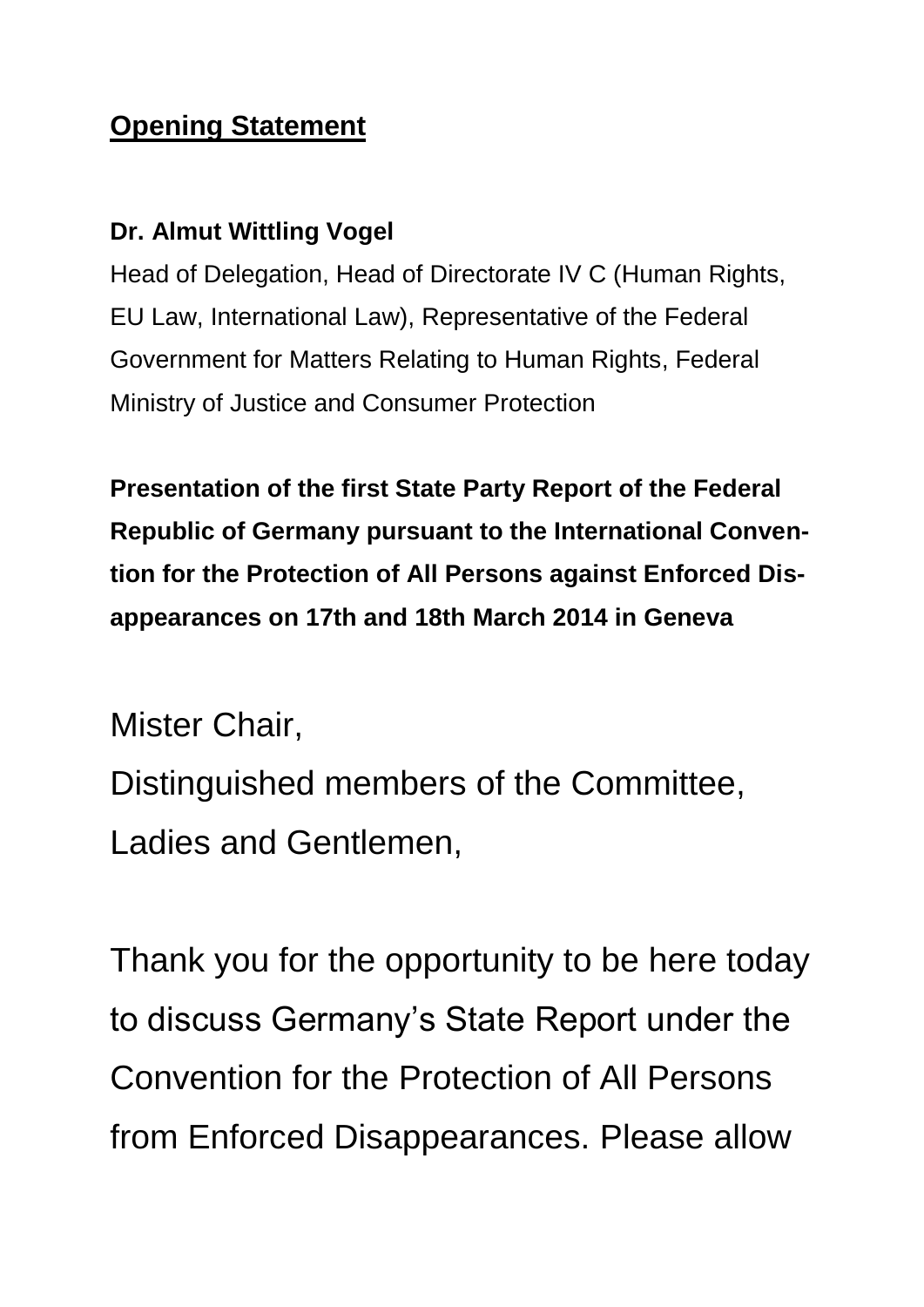me to make a few remarks before I turn to the List of Issues you have sent us.

The dialogue with the expert committees of the United Nations is a matter of paramount importance to Germany. We take our obligations ensuing from the human rights treaties very seriously.

The painful experiences of Latin American countries in the 1970ies and 80ies, and the ongoing abuse people are still suffering in many countries underline the pressing need to vigorously combat throughout the world the phenomenon of enforced disappearance. Germany therefore very much welcomes the Convention as the first international treaty with global reach expressly banning this crime against personal freedom.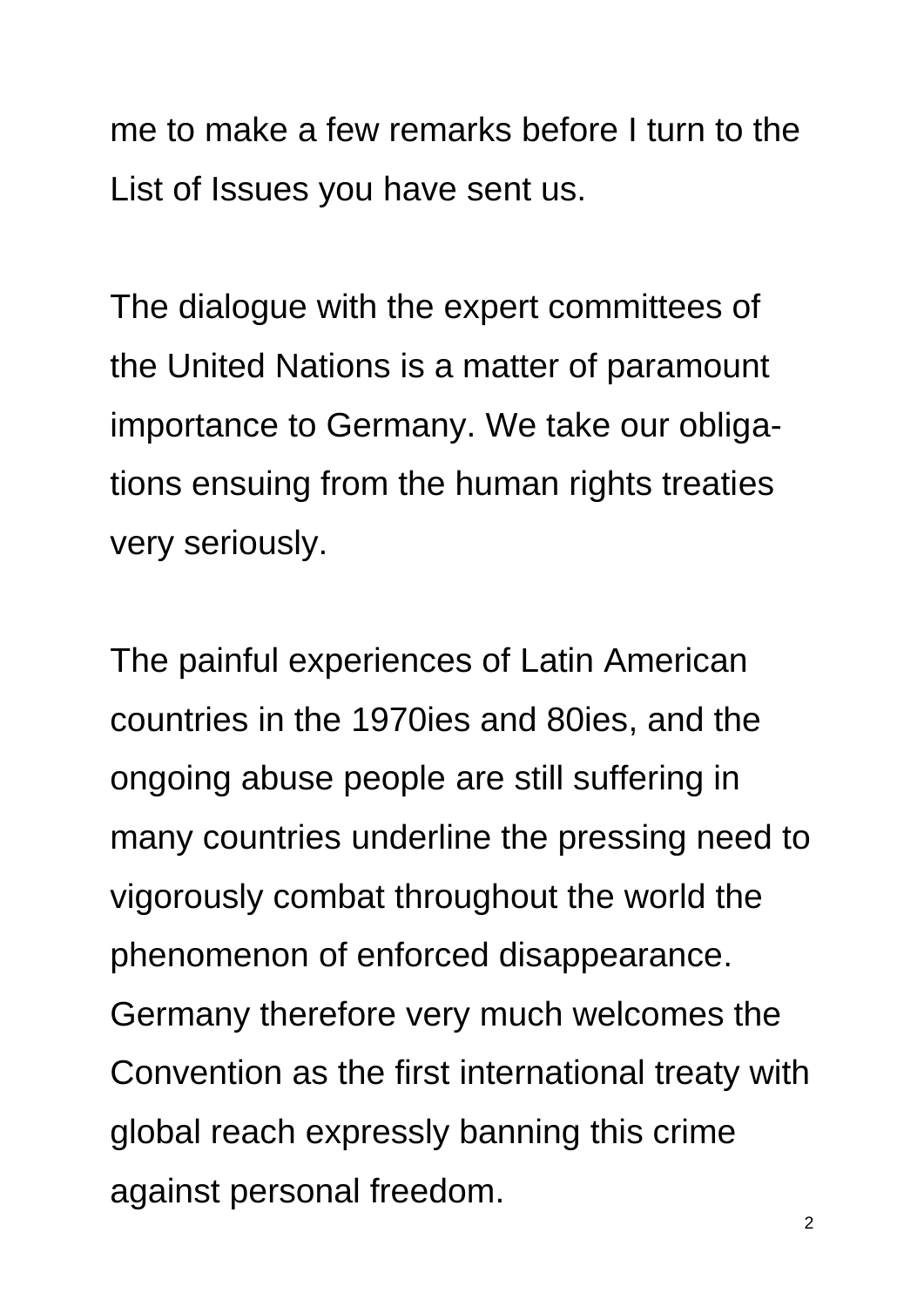Because Germany has become a stable democracy under the rule of law, enforced disappearances are not a matter of practical relevance in our country today. However, we are well aware that this has not always been the case in our country and that preserving the rule of law takes continuous effort. We have learnt from our past how quickly lawless regimes can take over a society, and how important it therefore is to install structural legal safeguards against all possible kinds of human rights violations. We all know that during the Nazi reign of terror, personal freedom was brutally disregarded and was granted only according to the whims of those in power.

In direct reaction to these abuses, Article 1 section 1 of the German Basic Law - the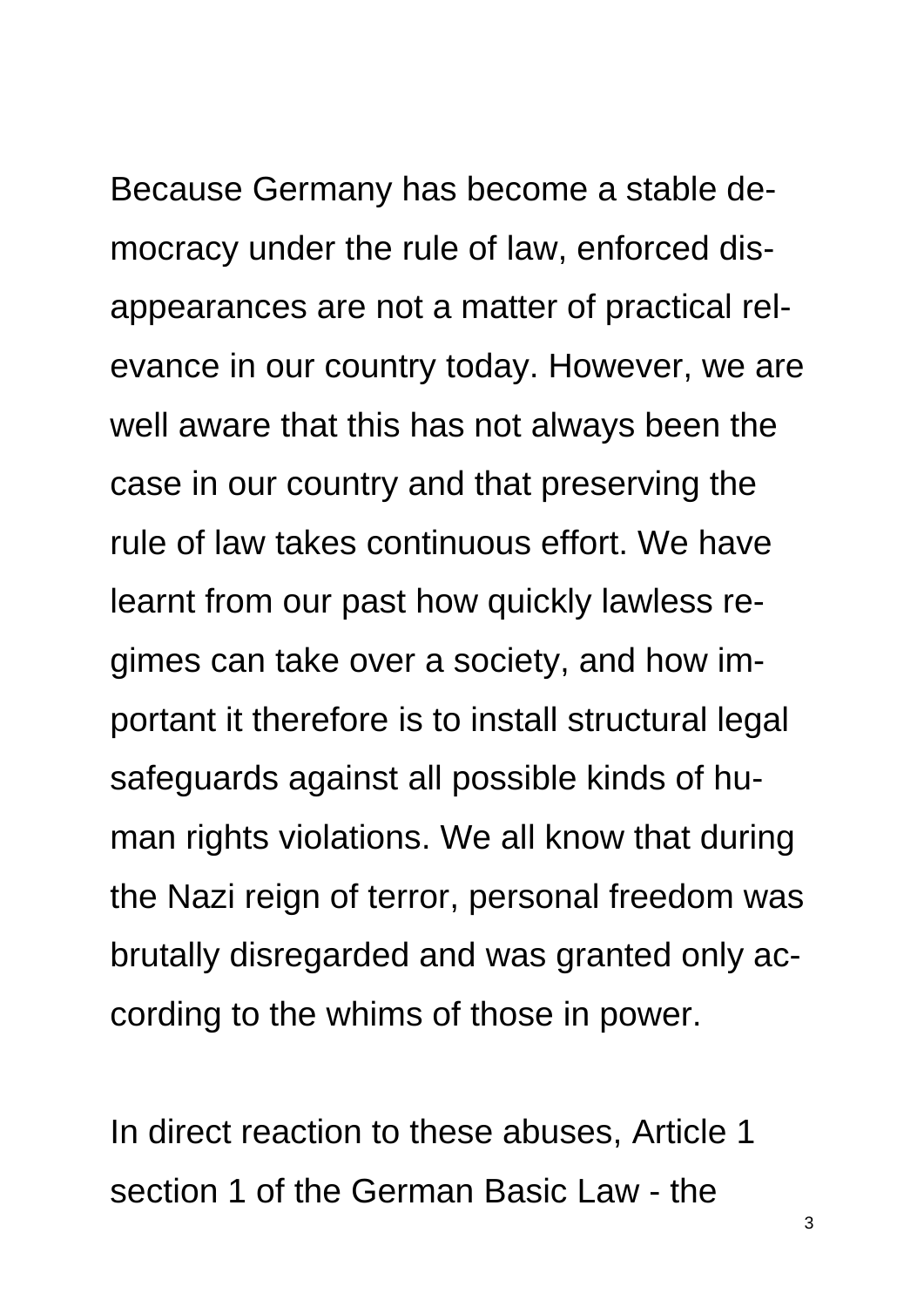German Constitution - protects human dignity as a paramount constitutional value. According to Article 2 section 2, any interference with personal freedom is possible only on a statutory basis. With respect to deprivations of liberty, Article 104 of the Basic Law specifies fundamental guarantees by requiring a formal statute, to be followed both in substance and procedure, and a judicial decision in each individual case. The norm expressly prohibits mental or physical mistreatment of persons in custody and contains a duty for the government to inform relatives or persons enjoying the confidence of the detainee without delay.

These constitutional premises form the basis of all public action and are an integral part of Germany's self-concept. They permeate all branches of education and relevant profes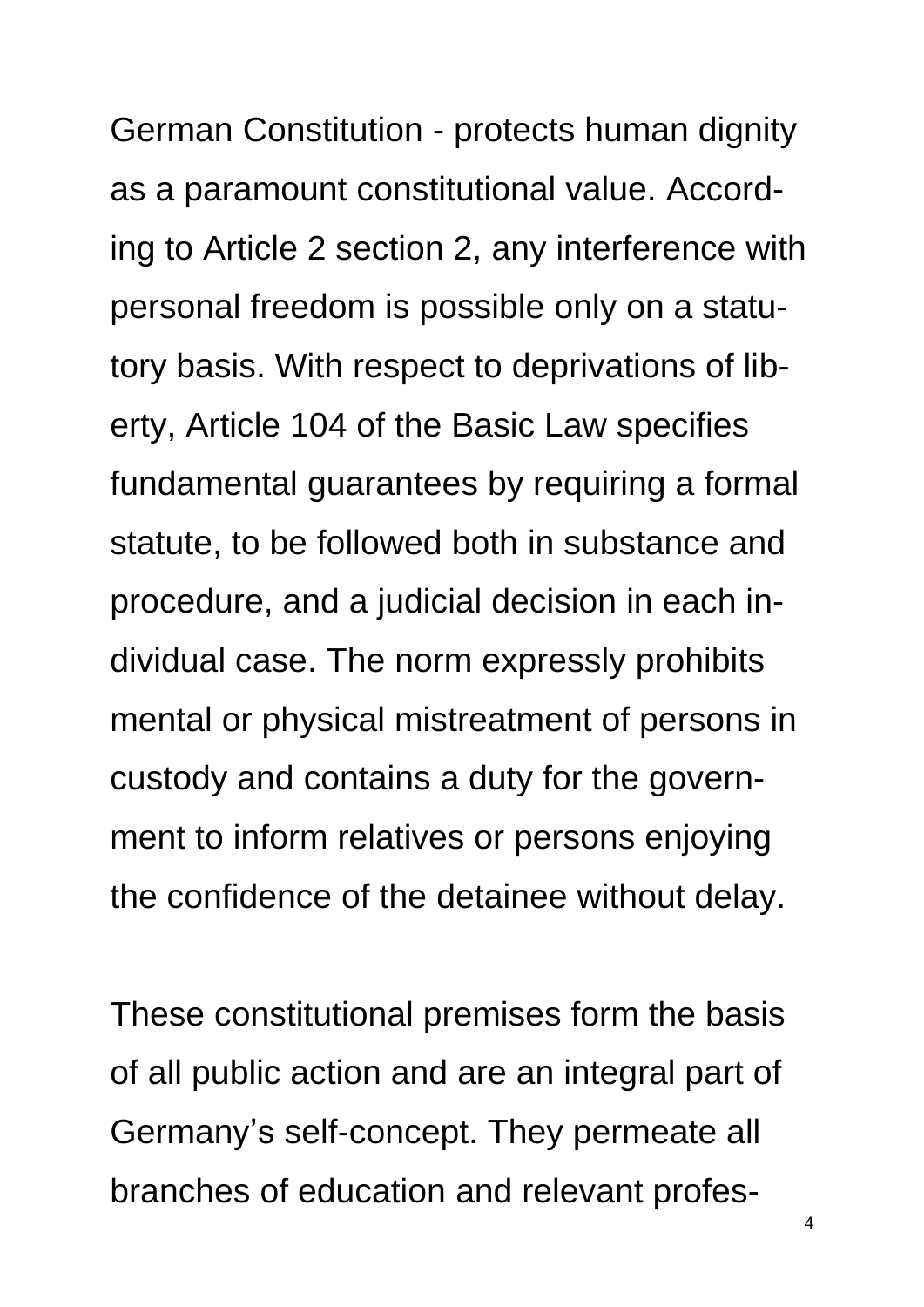sional training, and are therefore perceived as a matter of course by all German citizens. In the same spirit, Germany has ratified and supports all relevant international treaties for the protection of human rights.

We do believe that Germany lives up to the specific responsibility that comes with its history and to that flowing from the Convention. This leads me to the questions that the Committee has raised in its List of Issues, of which I would now like to address a few:

Concerning the need to codify a new criminal offence specifically addressing enforced disappearances, the Federal Government undertook comprehensive research and thoroughly analysed the German legal situation when ratifying the Convention. The Government has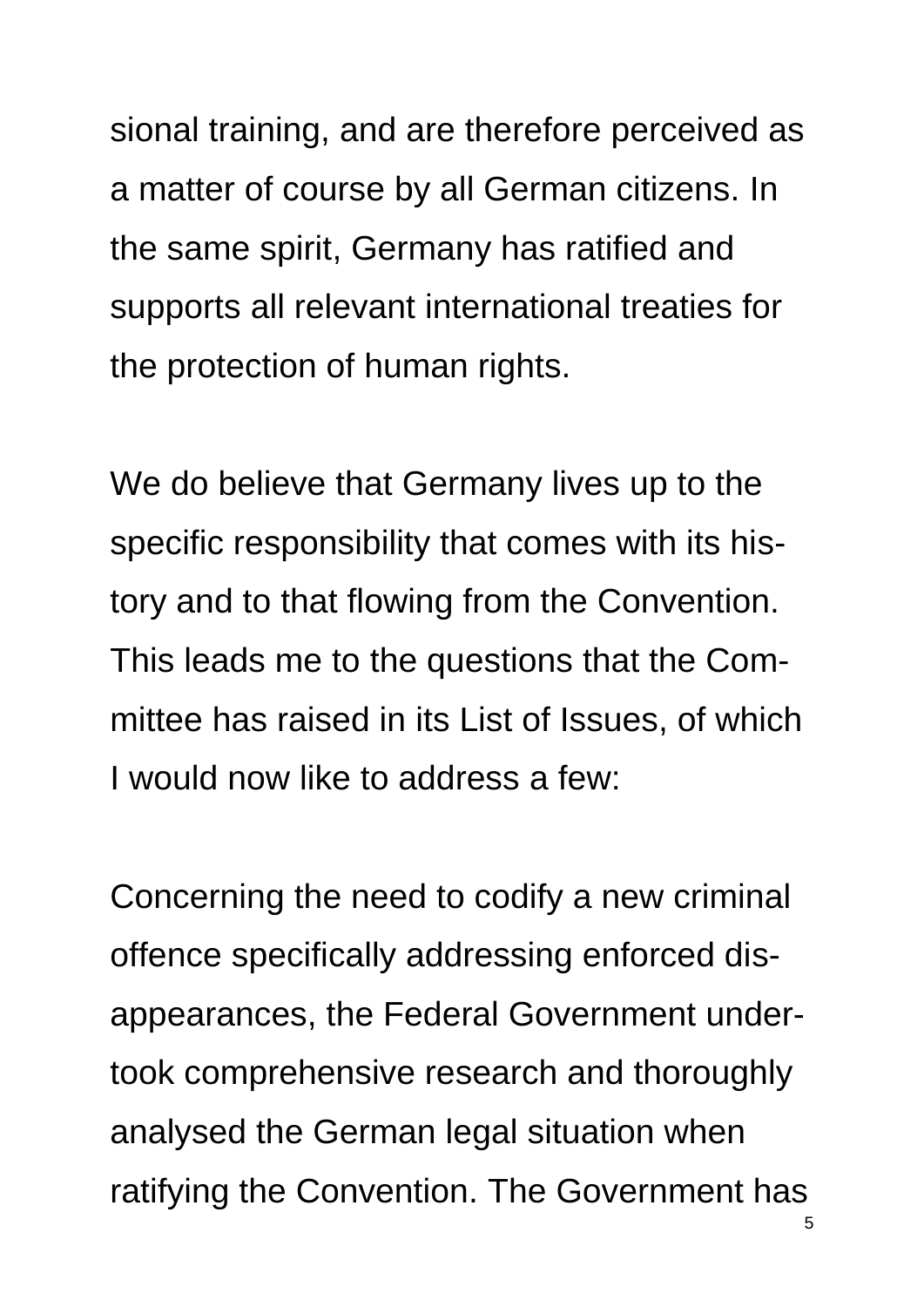come to the conclusion that the existing norms suffice to prosecute and sanction cases of enforced disappearance. Notably, we do believe that our existing criminal offences suitably reflect the specific wrong embodied in the crime of enforced disappearance. More to the point, we would venture to ask whether a combination of individual elements of crime, as applied to the respective circumstances at hand, might not even be better suited to sanctioning the violations occurring in each concrete case of the complex and multifarious crime of enforced disappearance. This may hold true especially where, for example, the victim is a minor or transferred abroad, both aspects of criminal behaviour being specifically addressed in the German criminal code (sections 235 [Entziehung Minderjähriger (Abduction of minors from the care of their parents)]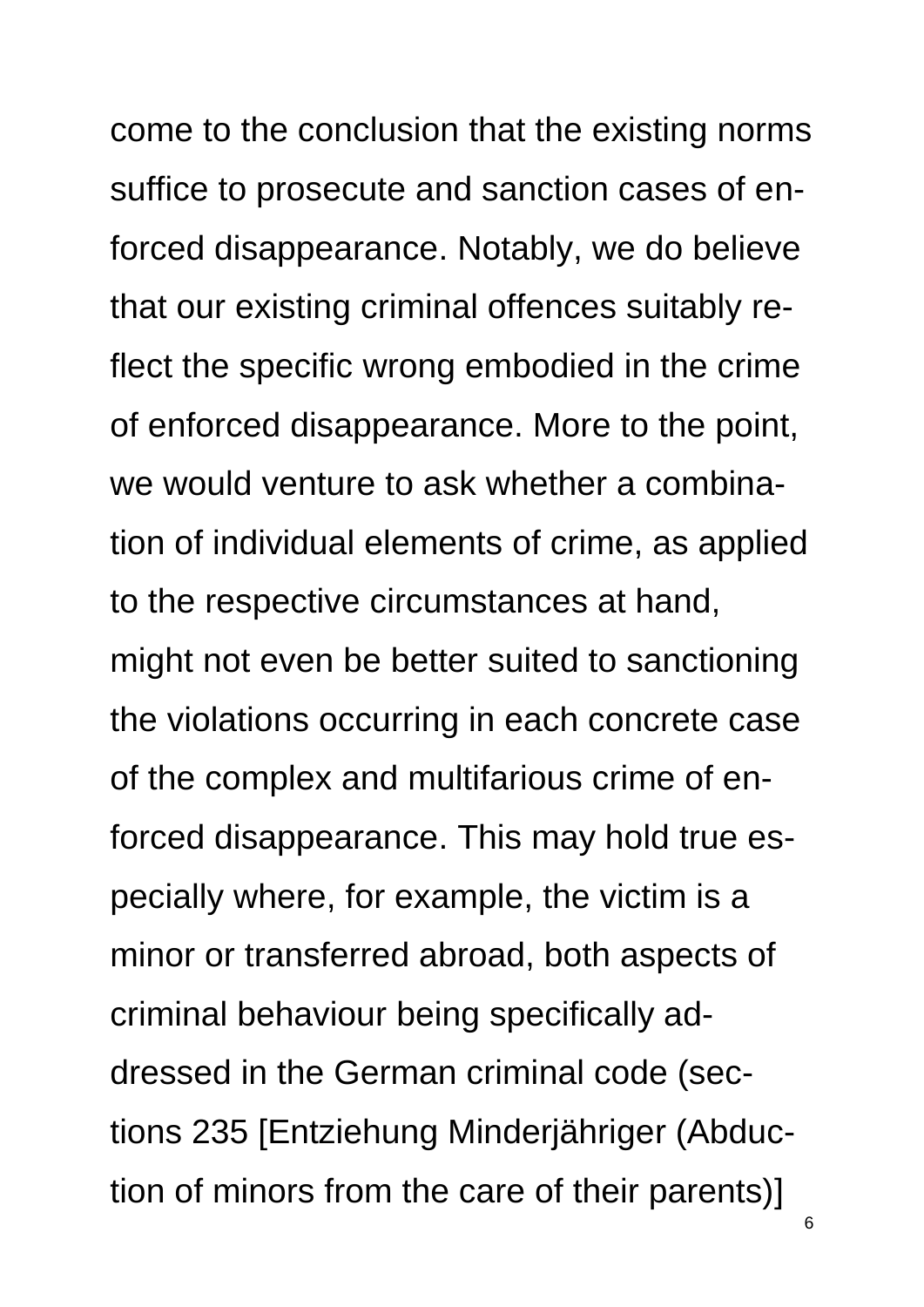and 234a [Verschleppung (Causing a danger of political persecution through use of force, threats or deception)] of the German Criminal Code). However, we are aware of the discussion that has unfolded since the ratification, and we take the arguments advanced by civil society seriously, especially where questions regarding the statute of limitations are concerned. The Federal Government is firmly committed to effectively combating and pursuing enforced disappearances. We do not shut ourselves off from new insights when they become evident, and have not yet formed a definitive opinion on the subject. We are therefore looking forward to a constructive dialogue with you and will carefully consider all arguments that may be put forward.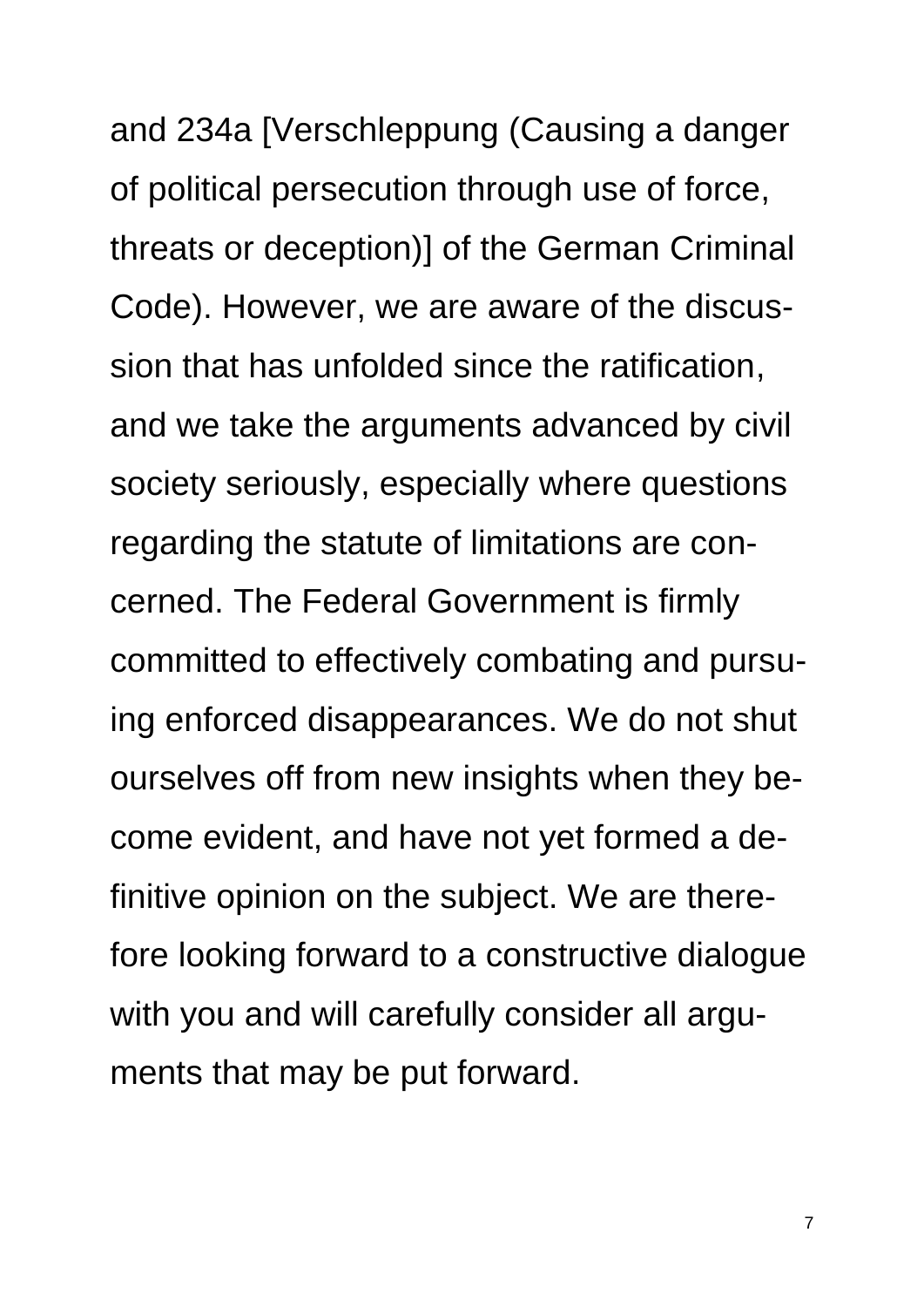We are aware of the fact that the crime of enforced disappearance often has a crossborder dimension. We believe that the German legal system is able to respond appropriately to any international dimension. First, as explained in our State Report and in the Answer to the List of Issues, comprehensive legal assistance can be provided to all States of the world, independently of any multilateral or bilateral agreement. This includes any and all types of investigative measures provided by the German Code of Criminal Procedure for purely national proceedings. Second, as we have stated, the existing legal norms allow Germany to exercise its jurisdiction in all cases listed in Article 9 of the Convention. Exceptions could be construed on a theoretical basis only and will, as has been shown, not be applicable in practice.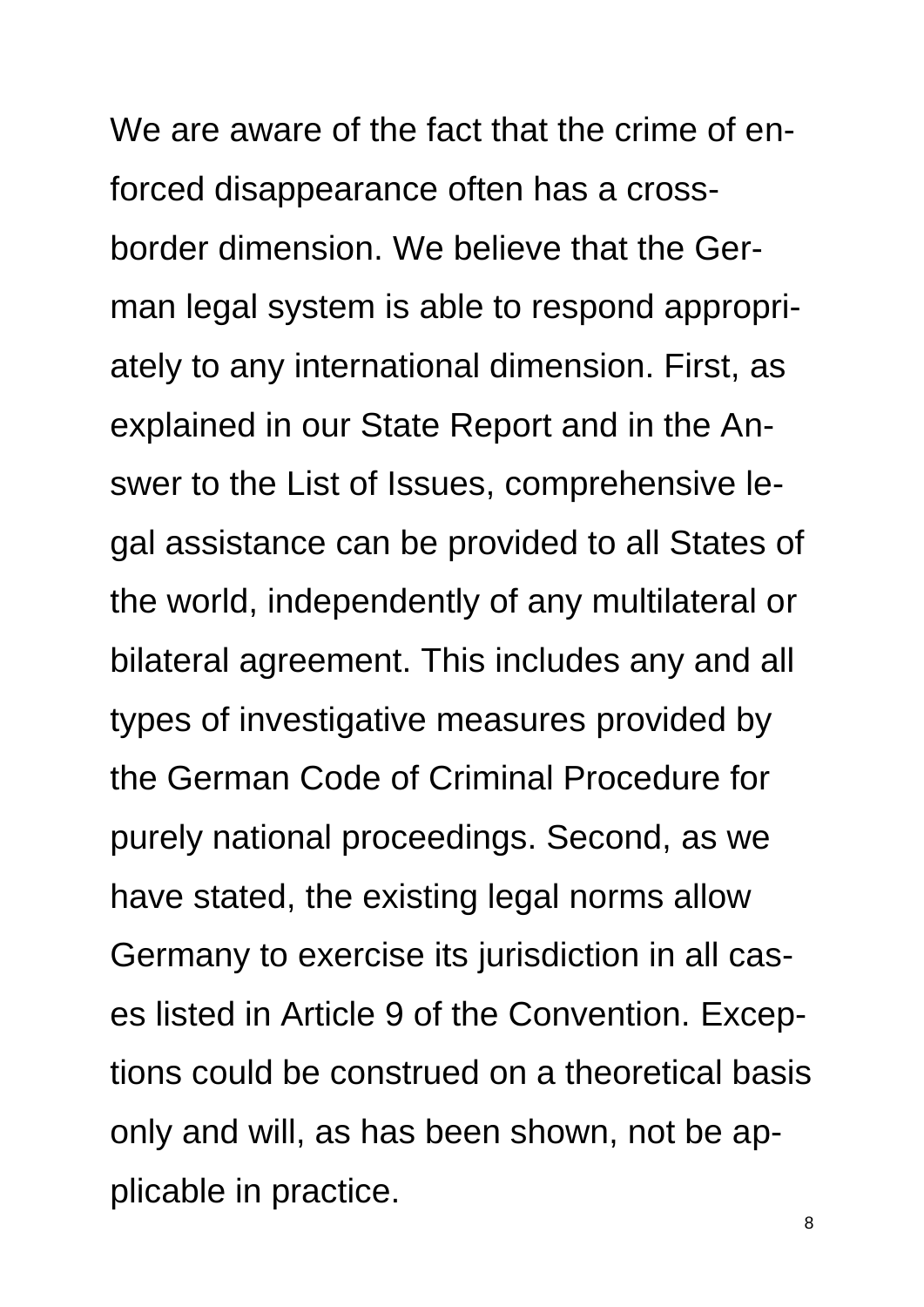Self-critically considering our own legal system, governed as it is by the rule of law, we realize that violations of the Convention do not necessarily always arise out of the actions of totalitarian regimes, but might also have their roots in structural and procedural deficits of a democratic state's institutions.

It is in this spirit that Germany has – for instance – introduced new legislation concerning preventive detention. The new statute introduces independent controls for each individual case not only every two years (as in the past), but every single year.

Finally, I would like to address the question of how information about people who have been deprived of their liberty is registered and pro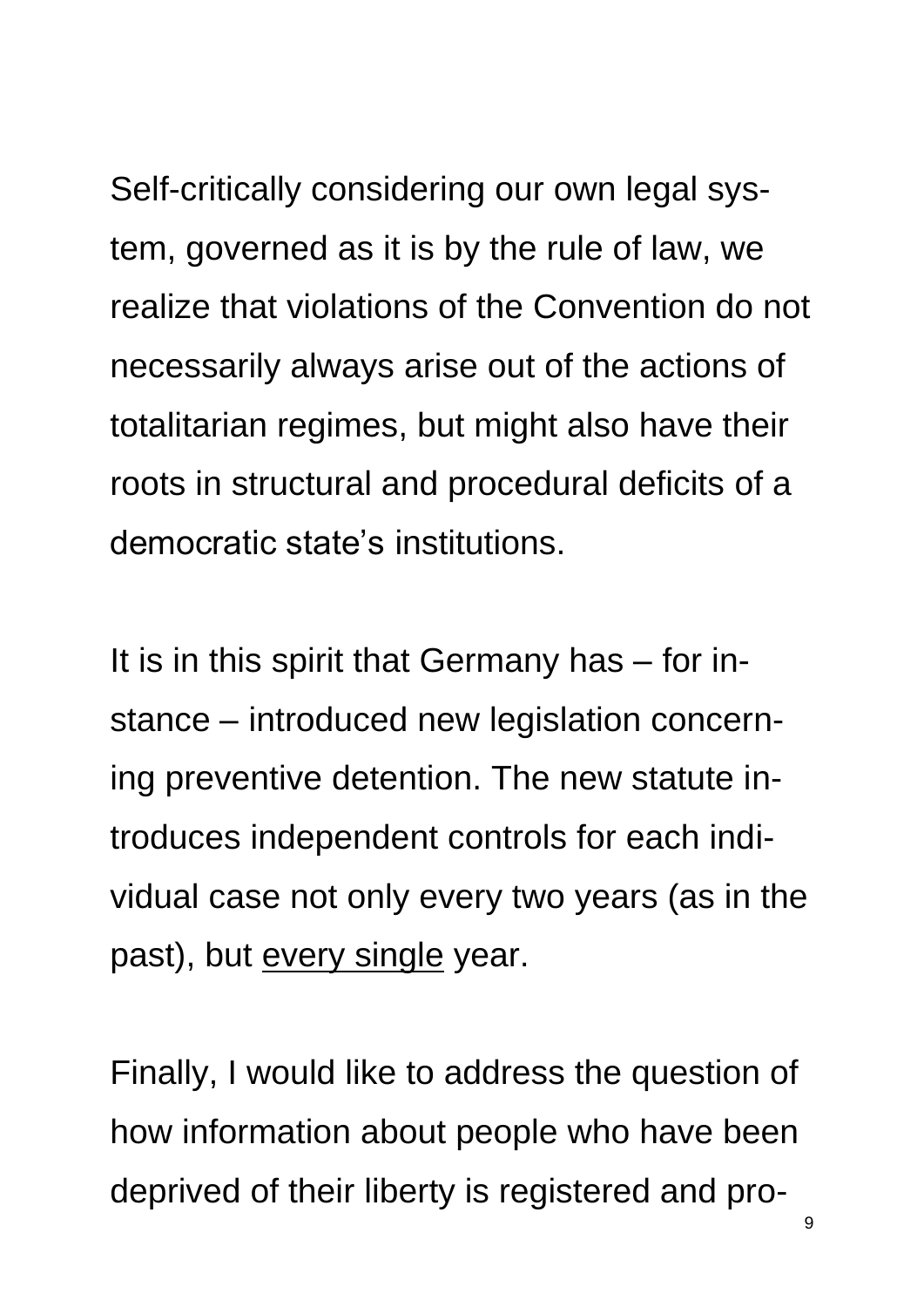cessed in Germany. Owing to Germany's federal structure, there is no single unified register of detainees, inmates etc. This does not mean, however, that the relevant information is not structured and that there is no unified system: In the area of criminal law, the ordinances on the keeping of files of the various federal *Länder* – this is what we call our constituent states - all stipulate that "a list is to be kept with every court and every public prosecutor's office […] of the persons against whom a measure depriving them of their liberty is being executed." As regards police detention, the regulations may vary in detail from one *Land* or one state to another, but they are, at their core, identical in structure and content. The same holds true for the recording of information in all other places of detention. This means that, in essence, the information sys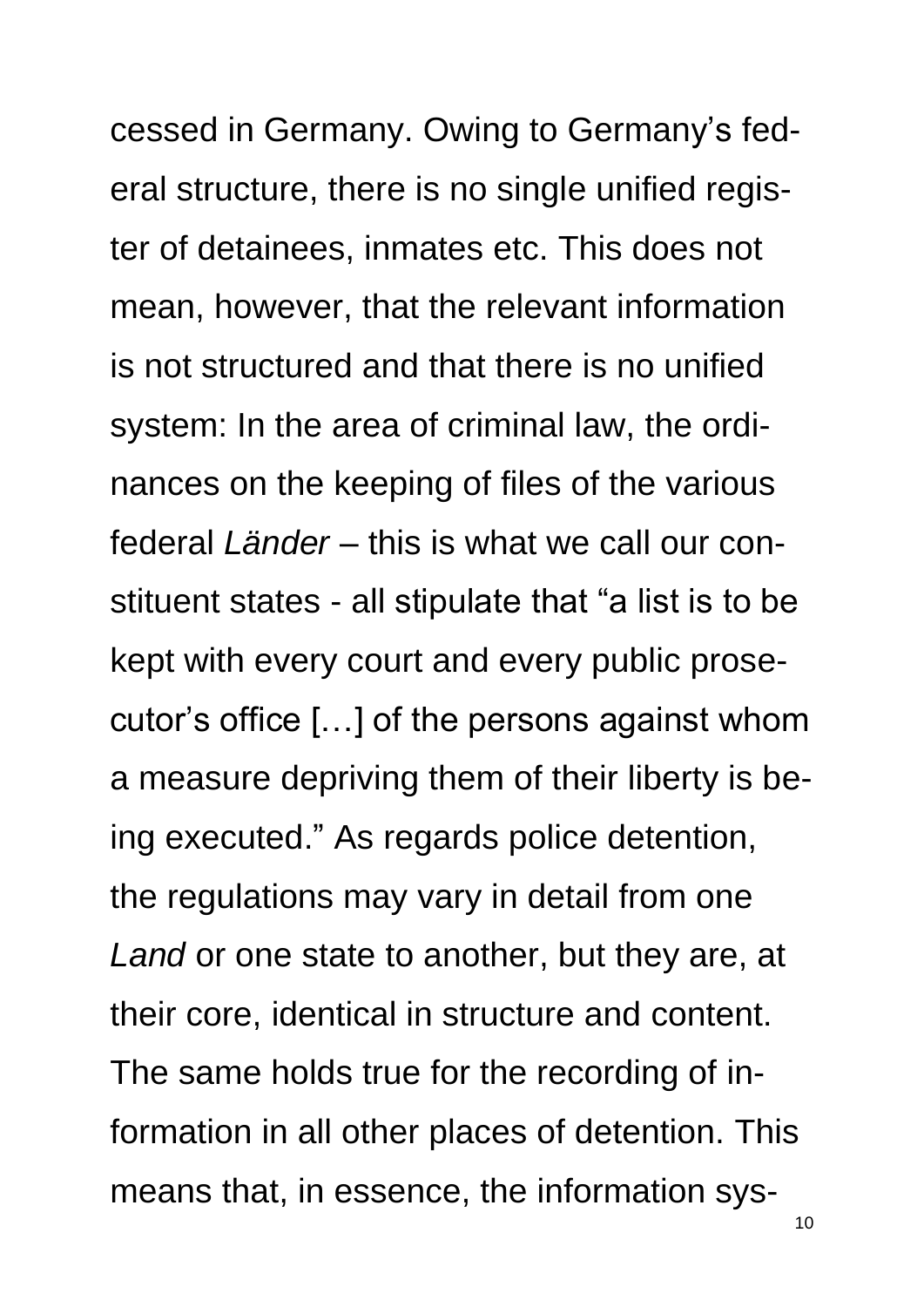tems are sufficiently comparable in all places of detention to allow for quick and reliable access to any relevant data. Irrespective of these individual regulations, transparency in matters of deprivation of liberty is, as I have said, guaranteed as a fundamental value through the Basic Law, which mandates prompt information about any deprivation of liberty in its Article 104 and subjects all public action to the rule of law.

In sum, we believe that Germany respects all of the rights and duties enshrined in the Convention. At the same time, we are very much willing to consider constructive criticism and value the opportunity to learn from your experience and, where possible, further improve our system of legal protection.